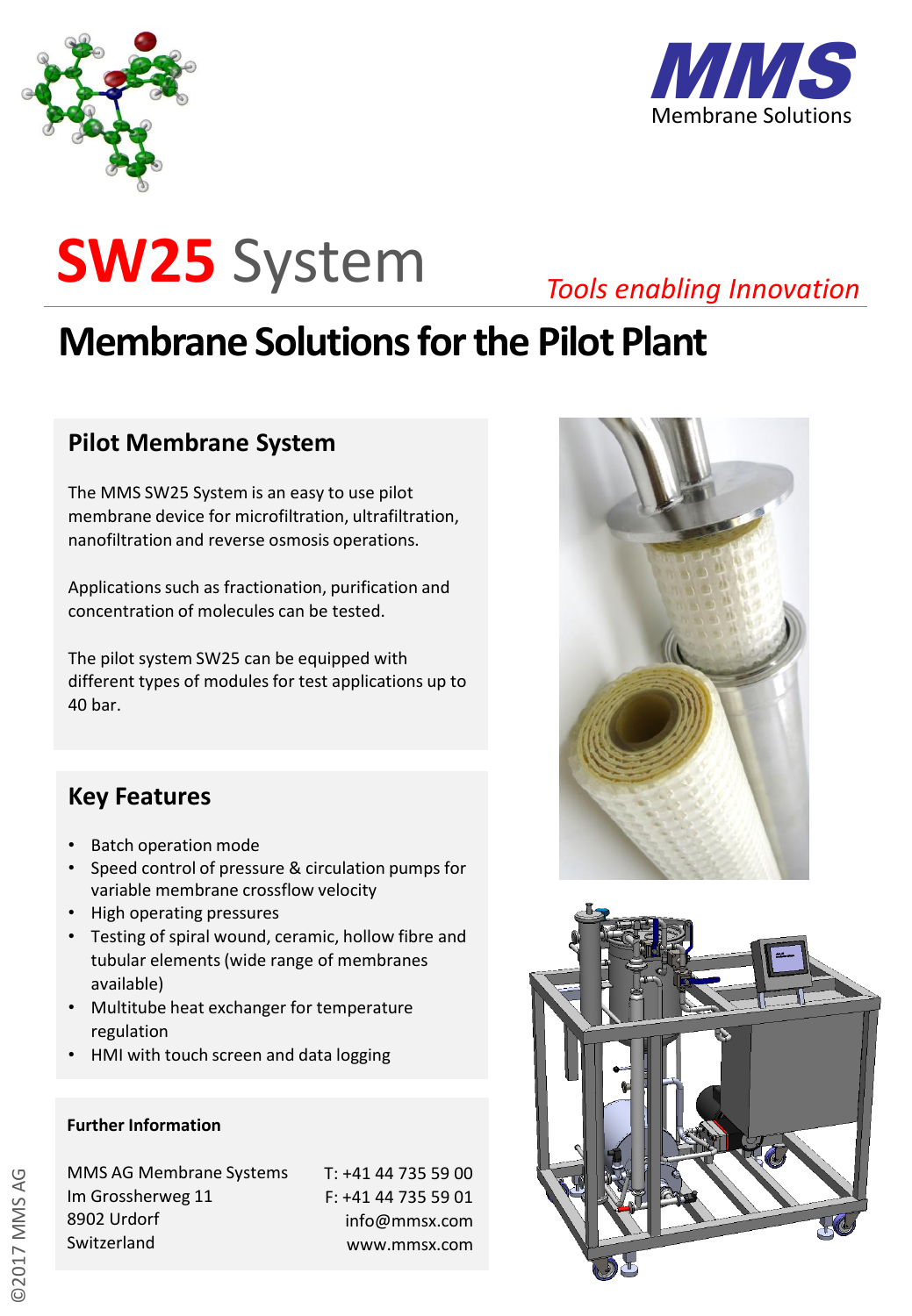

### *Tools enabling Innovation*

### **Applications**

#### **Bio-Pharmaceutical Sector** ■ Fermentation broth clarification ■ Enzyme & protein concentration ■ Peptide concentration & de-salting ■ API purification & concentration ■ Oligosaccharide purification & concentration **E** Solvent recovery or exchange **Food & Extract Sector •** Protein fractionation & concentration ■ Extract fractionation & concentration ■ Hydrolysate fractionation & concentration ■ Sugar fractionation & concentration ■ De-alcoholization of beer and wine ■ Soya milk de-bittering **Aroma and Colorant Sector** ■ Herbal extract fractionation & concentration ■ Natural colour purification & concentration ■ Aroma sterilization ■ Aroma concentration **Evaporator condensate treatment Biofuels Sector** ■ Organic acid clarification & purification Organic acid concentration **Sugar clarification & concentration Natural Oils Sector** ■ De-waxing ▪ De-colourization ■ Purification ■ Concentration ■ Oil/water separation **Chemical Sector** ■ Acid/caustic recovery ■ Catalyst separation ■ Solvent exchange & recovery ■ Polymer purification & concentration

■ Condensate water purification

- **Ethanol purification**
- Condensate water recovery

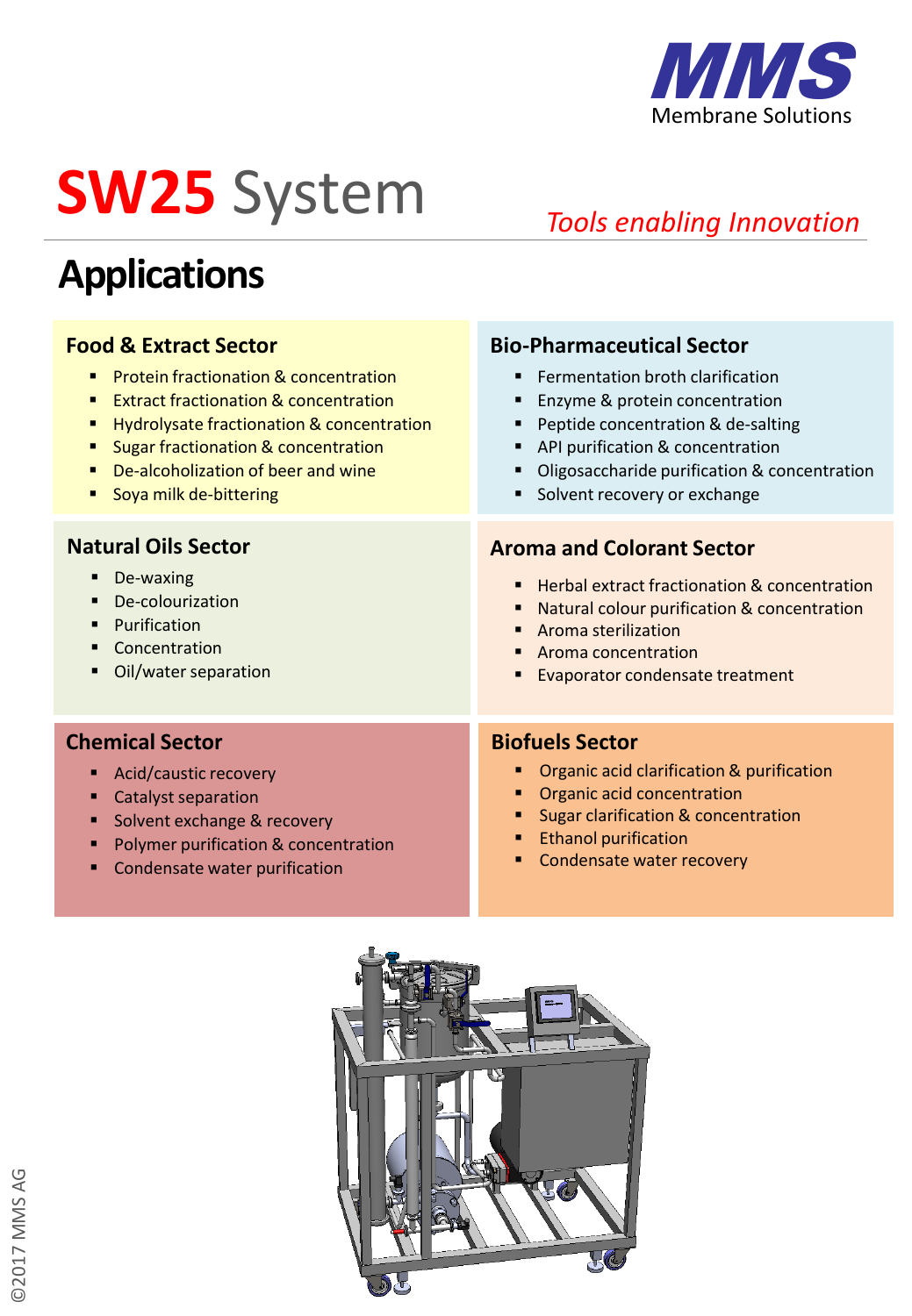

*Tools enabling Innovation*

### **Specifications**

| Membrane type       | Spiral wound 2540 module, other membrane types available                                                                                  |
|---------------------|-------------------------------------------------------------------------------------------------------------------------------------------|
| Membrane area       | approx. $1.8 - 2.2$ m <sup>2</sup> per spiral module                                                                                      |
| Membranes available | See Options                                                                                                                               |
| Heat exchanger      | $0.1 \, \text{m}^2$                                                                                                                       |
| Feed specifications | Liquids, particle size below $50 - 100 \mu m$                                                                                             |
| Feed tank volume    | 301                                                                                                                                       |
| System dead volume  | 4 - 6 I (depending on configuration)                                                                                                      |
| Working pressure    | 3 - 40 bar                                                                                                                                |
| Working temperature | 5 - 80 °C (polystat required, not included), temperature limited by membrane                                                              |
| Cross-flow          | 6000 l/h                                                                                                                                  |
| Installed power     | approx. 3 kW (400/50Hz)                                                                                                                   |
| Space requirement   | 1250 x 850 x 1600 mm (L x W x H)                                                                                                          |
| Weight              | 250 kg                                                                                                                                    |
| Frame               | Stainless steel (304), on wheels                                                                                                          |
| Tubing              | All tubing and fittings of material 316L                                                                                                  |
| Seals & O-Rings     | <b>EPDM or PTFE</b>                                                                                                                       |
| Components          | All components in contact with product are made of 316L if not otherwise stated                                                           |
| Mode of operation   | Manual, with alarms                                                                                                                       |
| Instruments         | 2 x Pressure transducers $(0 - 50 \text{ bar})$<br>1 x Temperature transducer (0 - 100 °C)<br>1 x Flow meter (magnetic), on permeate side |

HMI Touch panel for process control